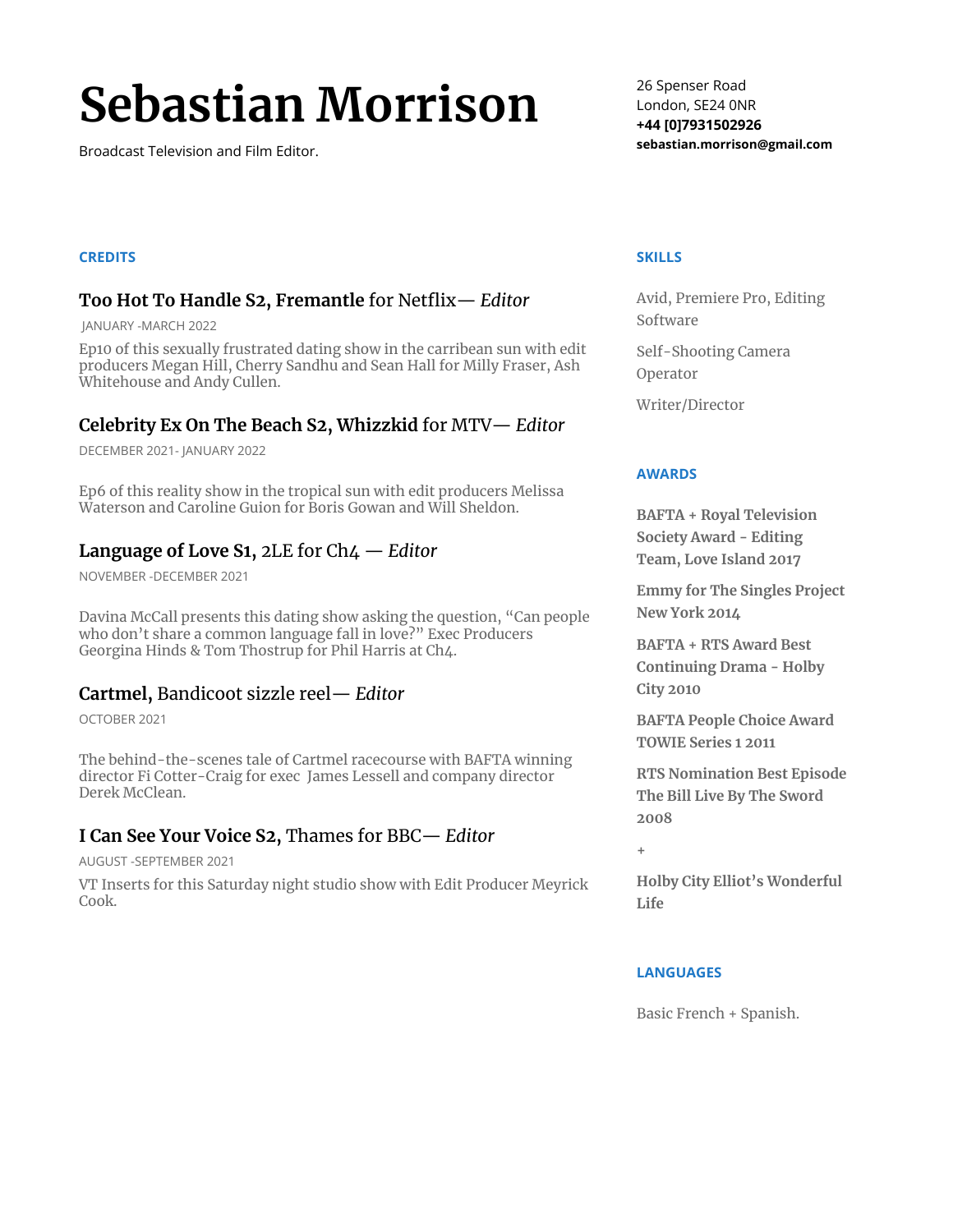# **Married At First Sight S6,** CPL for E4 — *Editor*

MAY -AUGUST 2021

Couples tie the knot with a stranger and then discover whether or not they can make it work. TX August 2021 Exec Producers Sharyn Mills and Rachel Viner.

## **The Cabins,** 12 Yard for ITV — *Editor*

NOVEMBER - JANUARY 2021

New Format Covid-safe Dating Show where two strangers spend 24 hours together in The Cabins. Critically well received with good audience figures. Exec Producers Gyles Neville and Ben Stephens.

## **The Voice UK,** ITV Studios — *Editor*

NOVEMBER 2020

Inserts for this well loved Saturday night prime time show. Series Producer Pete Cornes.

## **The Rap Game UK,** Fremantle for ITV — *Editor*

OCTOBER 2020

Finishing an episode with Edit Producer Milly Fraser for Executive Producer Cam De La Huerta.

## **I Like The Way You Move (Originally Dance Crush Pilot),** BBC Studios — *Editor*

FEBRUARY - MARCH 2020

New Format Dancing and Dating Show intended for BBC3 Saturday night prime time. Creative Director Mel Balac, Exec Producer Kelly Lynn, Senior Edit Producer Meriel Durand.

# **Nike: Nothing Stops A [Londoner,](https://www.channel4.com/programmes/new-heights-london) Wieden + Kennedy** — *Editor*

NOVEMBER 2019 - JANUARY 2020

30 minute documentary online content for Nike follows Tu'Shea, a young Londoner, who has fallen through the cracks of sport as he takes on a challenge. Director Dan Emmerson, Series Producer Caroline Austin, Edit Producers Natalie Grant and Louise Patel.

# **Too Hot To Handle,** Netflix — *Editor*

NOVEMBER 2019

On the shores of paradise, gorgeous singles meet and mingle. But there's a twist. To win the \$100,000 prize they'll have to give up sex. This dating show from Talkback with Executive Producer Vicki Ager+ Series Producer Louise Peet due to air mid-April 2020.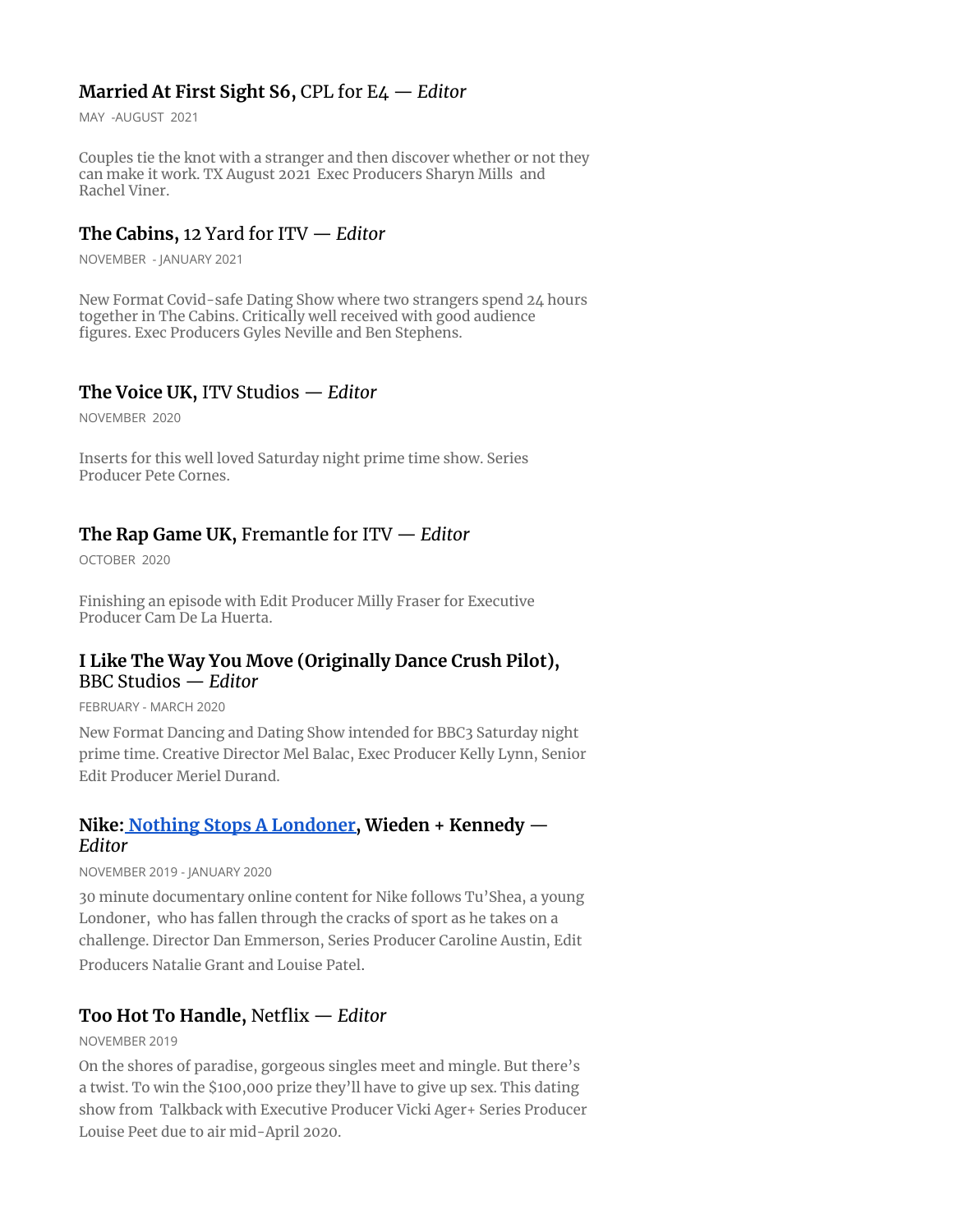# **The [Greatest](https://www.bbc.co.uk/programmes/p06tvw90) Dancer,** Thames for BBC1 — *Editor*

#### NOVEMBER 2018 - JANUARY 2020

Editing team on this barnstorming blend of everything that's good about a British Saturday night in front of the telly. Working with Executive Producers Louise Hutchinson and Creative Director Phil Harris.

# **Lego [Masters,](http://tuesdayschild.tv/lego-masters/)** Channel 4 — *Editor*

#### MAY 2018 - AUGUST 2020

The Series 2 Christmas Special with celebrities working alongside kids from the main series to make the best Christmas windows possible in the time allowed. Edit Producer Shiela Risk, Series Producer Rob Rawlings and Exec Producer Steph Harris for Tuedays Child.

# **[Absolutely](https://youtu.be/FbguA3kgp28) Ascot,** ITVBe — *Editor*

JUNE 2019 - JULY 2019

Marbella Special episode working with Executive Producer Anna Edmonson, Series Editor Steve Earley, Edit Producers Kate Hobbs and Caitlin Cowdry for Optomen.

# **[TOWIE](https://youtu.be/jYfji3xhpwA),** ITVBe — *Editor*

#### VARIOUS DATES 2010-PRESENT

Working on many series going all the way back to the pilot in 2010, with Executive Producers Nazleen Karim, Cheryl Price & Luke Macfarlane alongside Series Editor Katy Hanley to deliver the series to the 1-ep-a-week schedule and 9pm time slot.

# **I'm A [Celeb](https://www.itv.com/imacelebrity/your-2017-voting-results),** ITV1 — *Editor*

NOVEMBER - DECEMBER 2018

Based in Queensland, Australia for this favourite British challenge show. Working with Edit Producers Melissa Waterson, Caroline Austin, Stephen Yemoh, Justin Saculles, Executive Producers Tom Gould & Richard Cowles.

# **Love [Island](https://youtu.be/D_uv66C_2Lw) 2017,** ITV2 — *Editor*

JUNE + JULY 2017

Based in Mallorca on the season that got everyone talking . Working with edit producers Caroline Austin, Emma Philp and Leo Holden, Executive Producers Tom Gould and Andy Cadman.

# **Celebs Go [Dating,](https://youtu.be/WOcB7eBjmag)** E4 — *Editor*

#### 2018

Editor across lots of episodes working with Edit Producers Emma McKinley, Kylie McCarroll, Claire Little, Series Producers Gareth Walker, James Lessell, Toni Ireland and Colin Whitaker.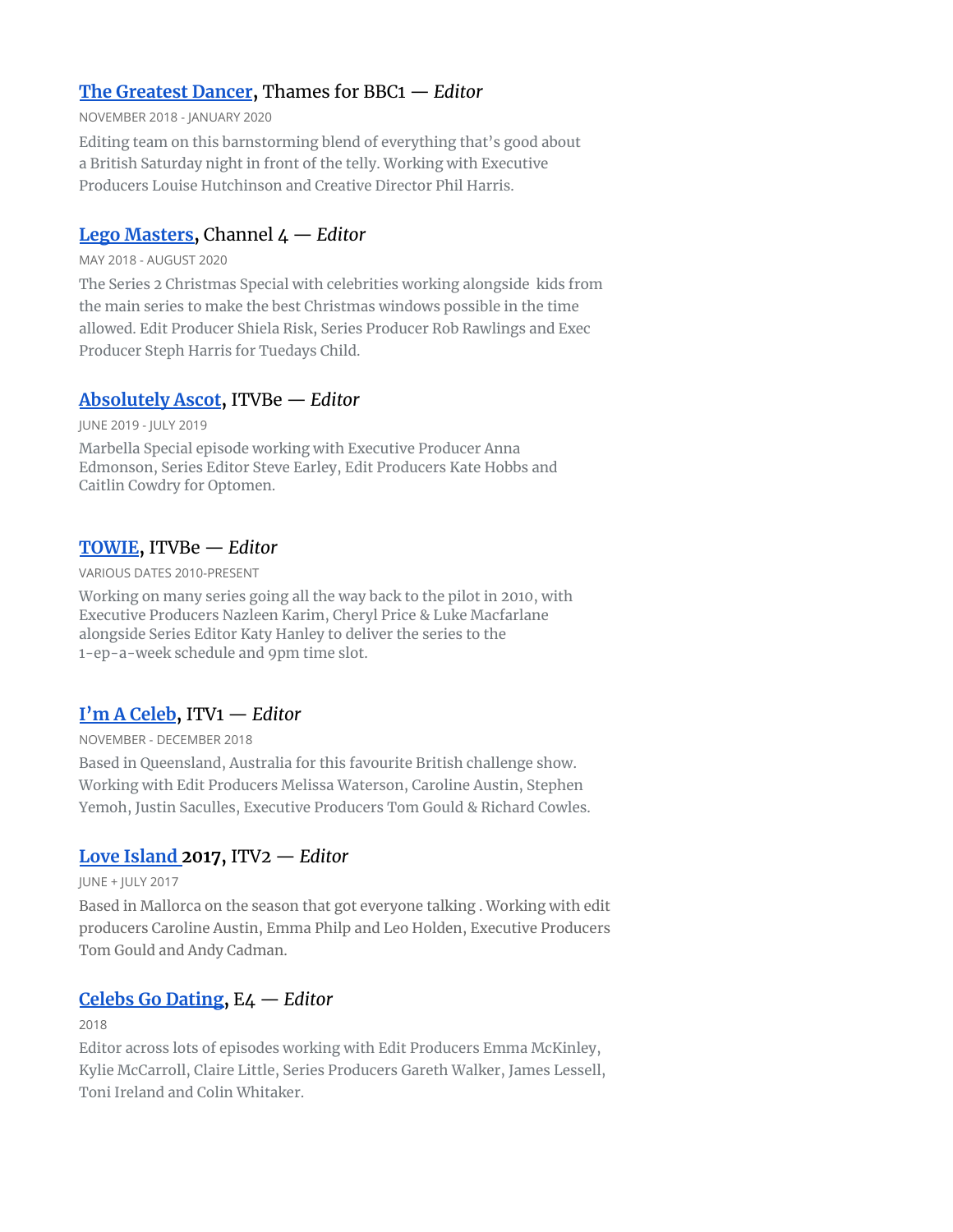## **The [Apprentice,](https://vimeo.com/248125746)** BBC1 — *Editor*

2017

Filmed at Jam [Films](http://www.jamfilms.co.uk/pages/about) as the hapless editor for one of the team tasks. Executive Producer Paul Broadbent.

## **Katie [Price's](https://youtu.be/gS9sdiAb_ns) Pony Club,** TLC — *Editor*

2018

Complete rework of Series 1, Episode 1, with Series Producer Jami [West](http://m.imdb.com/name/nm1038232/) and Executive Producer Miles [Jarvis](http://m.imdb.com/name/nm1660920/filmotype/producer?ref_=m_nmfm_1) at Shiver, ITV Studios.

# **The Real [Housewives](https://youtu.be/TO8vfexXOM8) of Cheshire,** ITVBe — *Editor*

#### 2016-17-18

Series 3,4,5+6 with Producers Lisa Stokoe, Traci Burns, Ed Tuke, Petra Schwimmbeck, Dinkesh Miesuria, for Executive Producer Sean Murphy at Monkey Kingdom.

# **Short Films,** LAMDA — *Editor*

SPRING 2019 - SPRING 2020

5 graduation films for the Film Faculty 2019+20 from Directors AJ Quinn, Jon Reid-Edwards, Kate Tuck & Katie Pesskin.

[Necking](https://youtu.be/uuNdbGro-ZU) is a Detroit vampire romp, Just [So…](https://youtu.be/IN2FU1uqY_o) is a tale of a family coming together for an imminent death, [Flicker](https://youtu.be/5AyxNeTLC-0) is what happens when you meddle with the past, The Pat Down is an unintentional double date night in New York and Rest In Peace is what happens when you meet your sisters' friends post-mortem.

# **The [Crazy](https://youtu.be/RWhJmi5oxXg) Ones,** Paloma Faith — *Editor*

2015

Theme song for the 2015 film Miss You [Already](http://www.imdb.com/title/tt2245003/) with Drew Barrymore and Toni Collette. Directed by Barnaby Southcombe (I, [Anna\)](http://www.imdb.com/title/tt1587411/?ref_=nv_sr_1) of Embargo Films for General Release.

# **The [Singles](http://www.bravotv.com/the-daily-dish/the-singles-project-takes-home-an-emmy) Project,** Bravo USA — *Editor*

2014

Emmy Award- winning series by Lime Pictures/GoodBye/Bright Road. The Singles Project follows a group of New York singles as they search for love in the city that never sleeps. Shot close to TX, viewers used social media to help the singletons find the one. Cut at Postworks, SoHo, New York working with executives Phil Harris, John Platt and Rich Bye.

# **Hollyoaks,** Channel 4 — *Editor*

2014/15/16/17

Many episodes with various directors working to executive producer